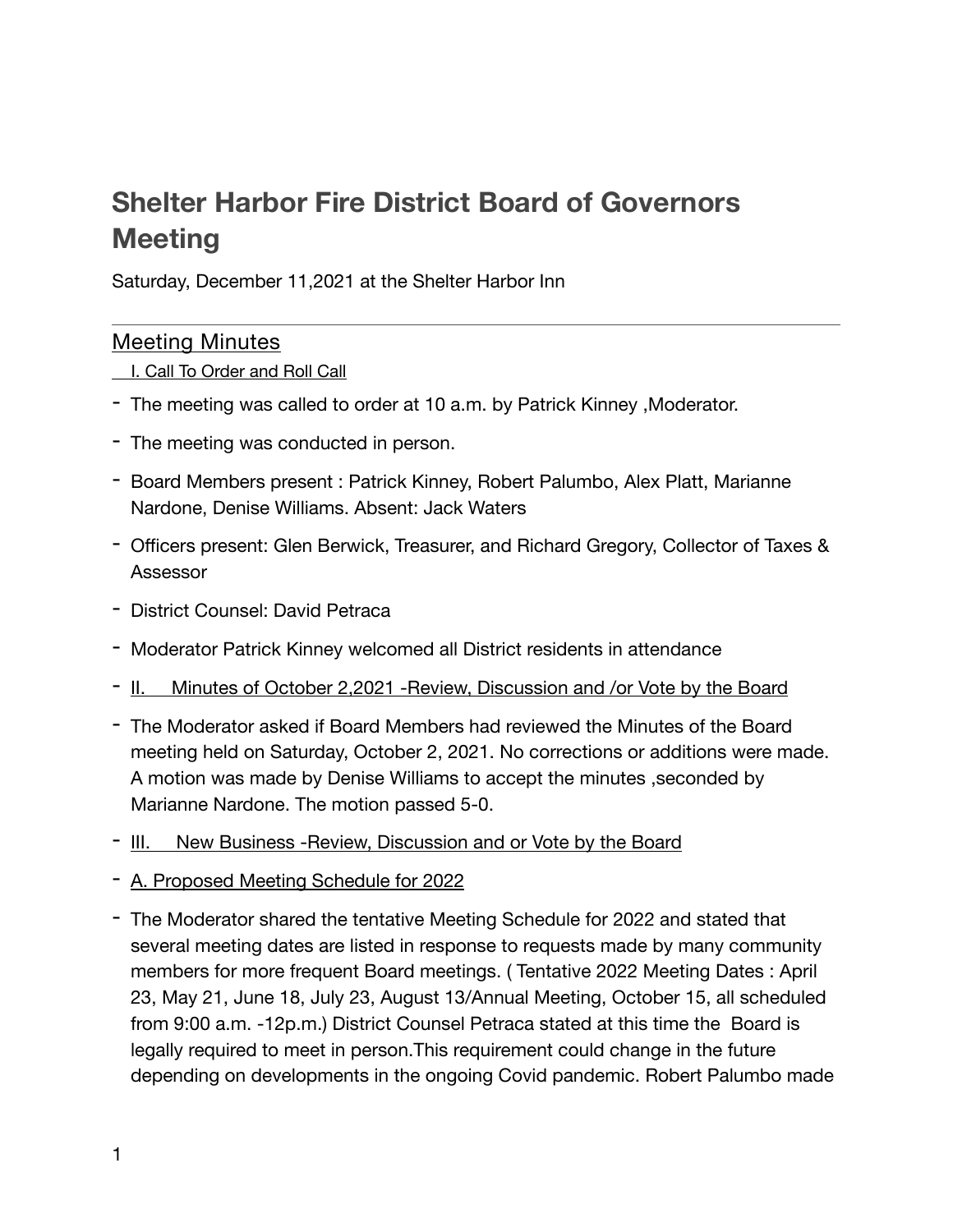a motion to accept the proposed Meeting Schedule for 2022, seconded by Alex Platt.The motion passed 5-0.

- B. Appointment of Vice Moderator from the Membership of the Board of Governors
- Moderator Patrick Kinney recommended that Robert Palumbo continue to serve as Vice Moderator. A motion was made by Alex Platt, seconded by Denise Williams to have Robert Palumbo continue as Vice Moderator. The Motion passed 5-0.
- C.Appointment of New Board of Governors Member Because of Vacancy Created By the Resignation of Patrick Kinney Upon his Election as Moderator. The Unexpired Term Will End at the 2022 Annual Meeting.
- Moderator Kinney stated four community residents had indicated an interest in filling the current Board vacancy. These candidates were : Richard Ferris, Michael McEntee, Steven Sweeney and Anne Thomas. All four candidates submitted a statement of interest prior to today's meeting. Richard Ferris and Anne Thomas were in attendance and each of them was given three minutes to make their statement. Patrick Kinney read a statement from Michael McEntee and Robert Palumbo read a statement from Steven Sweeney. The Moderator thanked the candidates for stepping forward.
- Denise Williams suggested that because the term remaining to be served is so short, that it may be appropriate to appoint a candidate with prior Board experience. Denise also indicated that those candidates who are not successful today should not hesitate to run for a full term on the Board in the future. Moderator Kinney indicated there will be many more openings in the future to serve the community. Glen Berwick reminded all those in attendance that the next vote to fill Board vacancies will be done by registered voters at the next annual meeting.
- Marianne Nardone stated she was legally advised not to participate in the vote for the vacant Board seat because she is related to one of the candidates. Alex Platt made a motion to appoint Michael McEntee, which was seconded by Robert Palumbo. The motion passed 3-0 (Platt, Palumbo, Kinney) with one abstention( Williams) and one recusal(Nardone)
- D.Appointment of New Shelter Harbor District Clerk to Fill the Vacancy Created by the Resignation of Robert Duff. The Unexpired Term Will End at the 2022 District Annual Meeting.
- Moderator Kinney indicated community residents were also encouraged to submit a letter of interest to serve out the unexpired term of the District Clerk, which ends at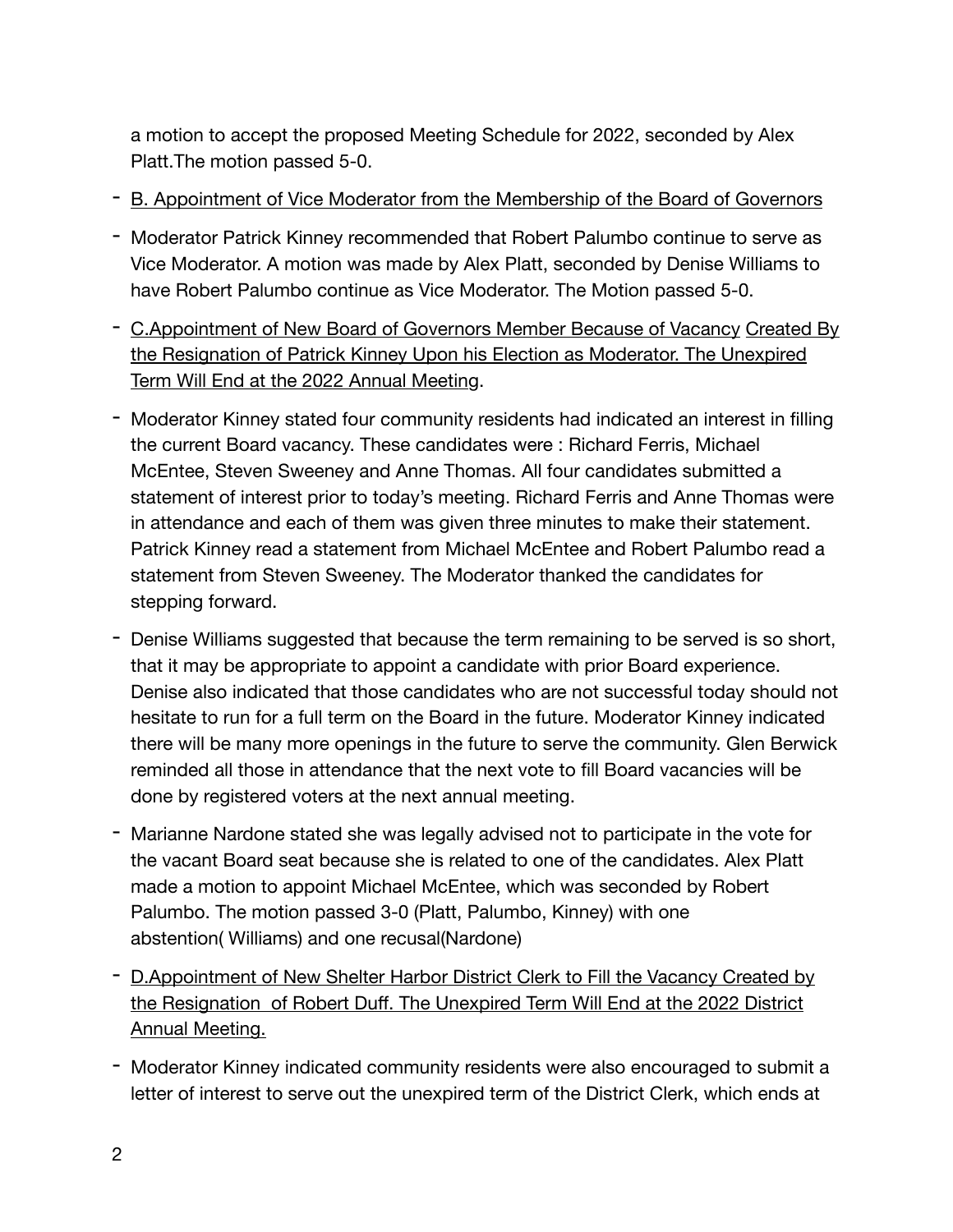the District Annual Meeting in August, 2022. Only one letter was received. Paul Eldridge had indicated he was willing to serve as Clerk. Mr. Eldridge gave a brief background of himself and his reasons for wanting to serve as Clerk. A motion was made by Robert Palumbo to appoint Paul Eldridge as Clerk, seconded by Alex Platt; the motion passed 5-0.

- E. Appoint Community Agents for the 2022 Fiscal Year
- Moderator Kinney stated the Shelter Harbor Fire District has several Agents who report to to the Board regarding different jobs/responsibilities that need to be done in order to have a safe and organized community. A motion was made by Denise Williams, seconded by Robert Palumbo to appoint the following Agents. The motion passed 5-0.

Audit Agent: Nick Manuzzi

Beach Agent : Lauri Sweeney

Directory: Liz Miller

Road Assistance : Steven Sweeney

Safety and Security : Alex Platt

# F. Proposed Expenditure for the for the Kayak and Small Boat Launch Improvement Project

Moderator Kinney called on Rick Wiatrowski to summarize a proposed kayak and small boat launch improvement project for Grove and Point Docks. Mr. Wiatrowski passed out written materials describing the goals and safety advantages of the proposed improvements. A scale model ( and pictures) of the proposed project were displayed to the Board members and other District residents attending the meeting. The major purpose of the proposed improvement is to make the dock ramps safer to walk on by keeping the walking surface above the water level and thus prevent pond slime buildup, which makes the dock ramps slippery and dangerous when launching a kayak or dingy.The model features a new floating dock system for small boats and kayaks that would be installed and removed each year at the end of the season. A discussion ensued. Some comments focused on whether the District had sufficient budgeted funds to cover a project estimated to cost between \$8000 to \$10,000. Treasurer Glen Berwick stated that currently the District had a budget surplus of \$16,000. Robert Palumbo cautioned it was only December, so we don't know the magnitude of the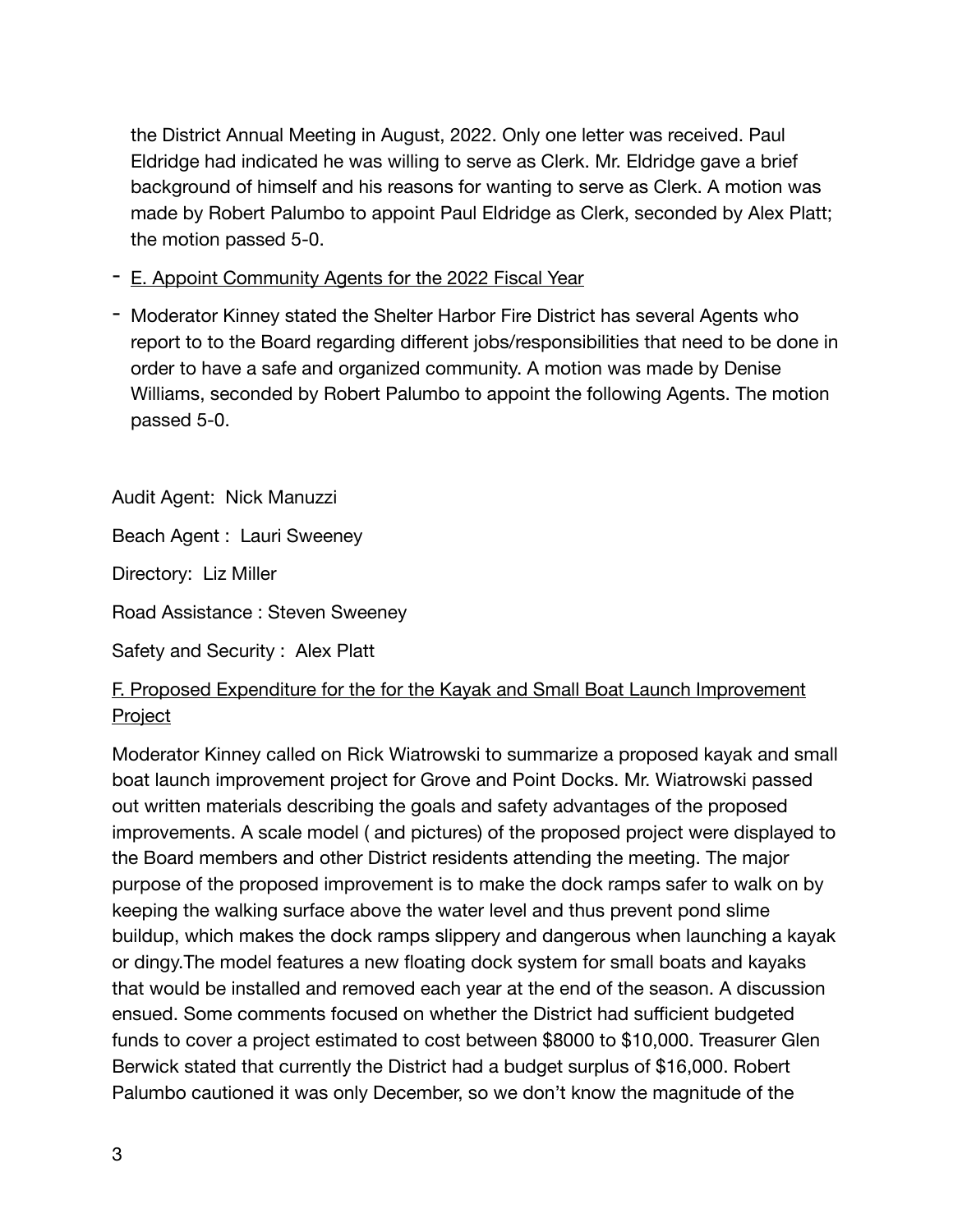costs the District will incur for items such as snow removal at this juncture. Gail Mallard encouraged the Board to defer a final decision until we receive Coastal Resources Management Council (CRMC) approval, in case the project is altered ( impacting cost) as a result of CRMC review. Sara Conner was concerned whether the proposed dock improvements would accommodate the launching of her dingy. Moderator Kinney believed more community members need to be involved in the project decision and that more information needs to be gathered. District Counsel Petraca said this item could be tabled and added to another meeting agenda if after further study the Board wants to approve it. Alex Platt made a motion to table this item, which was seconded by Marianne Nardone. The motion passed 5-0.

## G. Discussion of Speeding on Wagner Road and a Proposed Solution Developed Through Partnering with the Town of Westerly Interim Town Manager.

Moderator Kinney reported that District resident Jay Weissman and he met recently with Westerly interim Town Manager Shawn Lacey ( also the Westerly Police Chief) to discuss our safety issues and concerns related to endemic speeding by cars and trucks on Wagner Road. The Moderator asked Alex Platt to explain the feasibility of installing speed humps (not speed bumps) on Wagner Road between ( Grieg and Handel and Handel and Bach ) to slow down speeding traffic. Several community residents attending the meeting expressed support for measures which would enhance the safety of residents on District roads. The possibility of installing speed radar and /or cameras were also suggested. Alex Platt said the cost of installing the two humps, signs and the cost of shipping was approximately \$5000. Robert Palumbo made a motion to approve putting two speed humps on Wagner Road in the suggested locations.The motion was seconded by Alex Platt and the motion was adopted by a vote of 5-0.

#### IV. Adjournment

Moderator Kinney thanked everyone for attending the meeting and then asked for a motion to adjourn the meeting. A motion was made by Marianne Nardone and seconded by Alex Platt.the vote in favor was 5-0. The meeting was adjourned at 11:40 a.m.